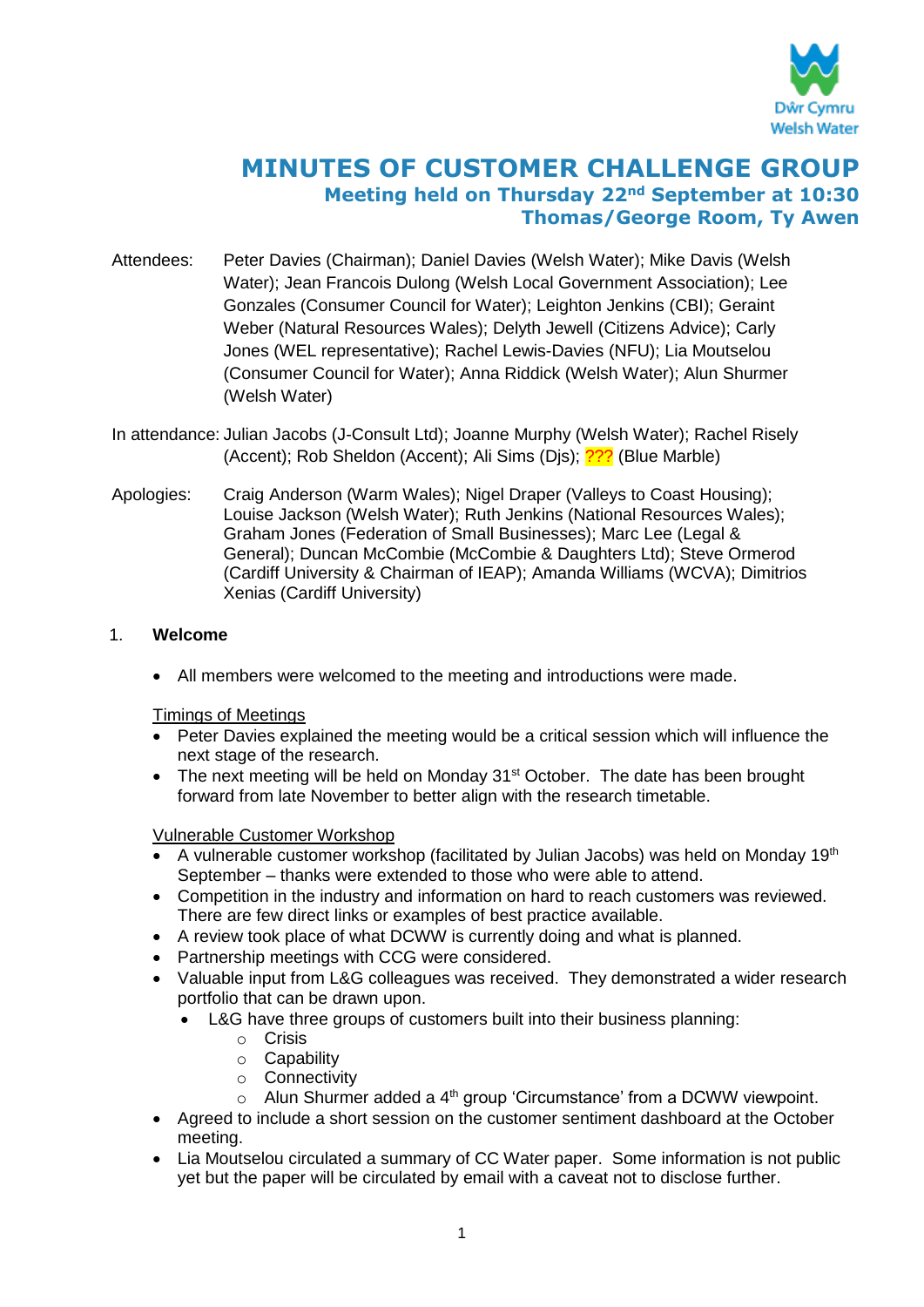# 2. **DCWW Company Updates (Alun Shurmer and Mike Davis)**

# Return of Value Consultation

- The Return of Value consultation closed on Monday.
- 12,051 responses were received from all parts of Wales.
- The increased awareness of 'not for profit' has changed the views of customers.
- 2000 customers have provided their details for further contact/involvement.
- Further analysis is required. A detailed paper will be available at the October meeting.
- CCG will be able to provide their input after the results have been considered at the November Board meeting.
- A public announcement of how the profit will be spent will be made in July 2017.
- It will be useful to see the key messages that have been delivered from the consultation which will become an annual exercise and iterative process.
- The need to engage with business customers. Peter Davies to follow up on a further Business Breakfast meeting and will report back at the next meeting.
- The benefits in comparing urban vs rural issues.

#### **Complaints**

- Alun Shurmer had emailed CCG alerting them to the CC Water announcement regarding a significant increase in complaints for DCWW.
- There are three main reasons for the increase: glitches with the new billing system; chasing bad debts; changing customer contact styles (from telephone to email/web contact)
- The numbers are too high and there are challenges ahead.
- DCWW will be submitting a report to CC Water in response to the announcement and this will be shared with the CCG.

#### Market Reform

- Some competitors are exiting the competition market.
- Ofwat's report to UK Government is extending to the household sector in England.
- A Water UK report identifies issues in South East England who face water shortages. One resolution to this is to move water from Wales and the North to the South. This is a long term issue and it would be useful to seek the views of customers in the future.

#### 3. **Research Feedback: Willingness to Pay (Rachel Risely, Accent)**

- This is a multi-phased piece of work. The field work was completed at the same time as the performance measures work.
- Customers interacted with show material and were also asked to consider different scenarios. Water diaries were kept on paper or on an app.
- The exercise revealed that although people focus on the numerous clear water occasions, taking away the wastewater service has the greatest emotional impact.
- Customers did not spontaneously mention persistent low water pressure, hosepipe ban, odour or noise from sewage works as priority areas.
- The most important issues raised were sewer flooding inside/outside; discoloured water; water taste and smell.
- Some updates have been made to the materials. Both PR14 and PR19 approaches are to be piloted in the quantitative stage but qualitative feedback suggests that the new materials are seen as a considerable improvement.
- Further improvements will be made e.g. language changes and the potential to gamify is being considered
- Comparative data was explored but as there is no direct comparison, the market data is not felt to assist customers in making choices about where DCWW should be investing. Customers would prefer to see year on year performance against targets.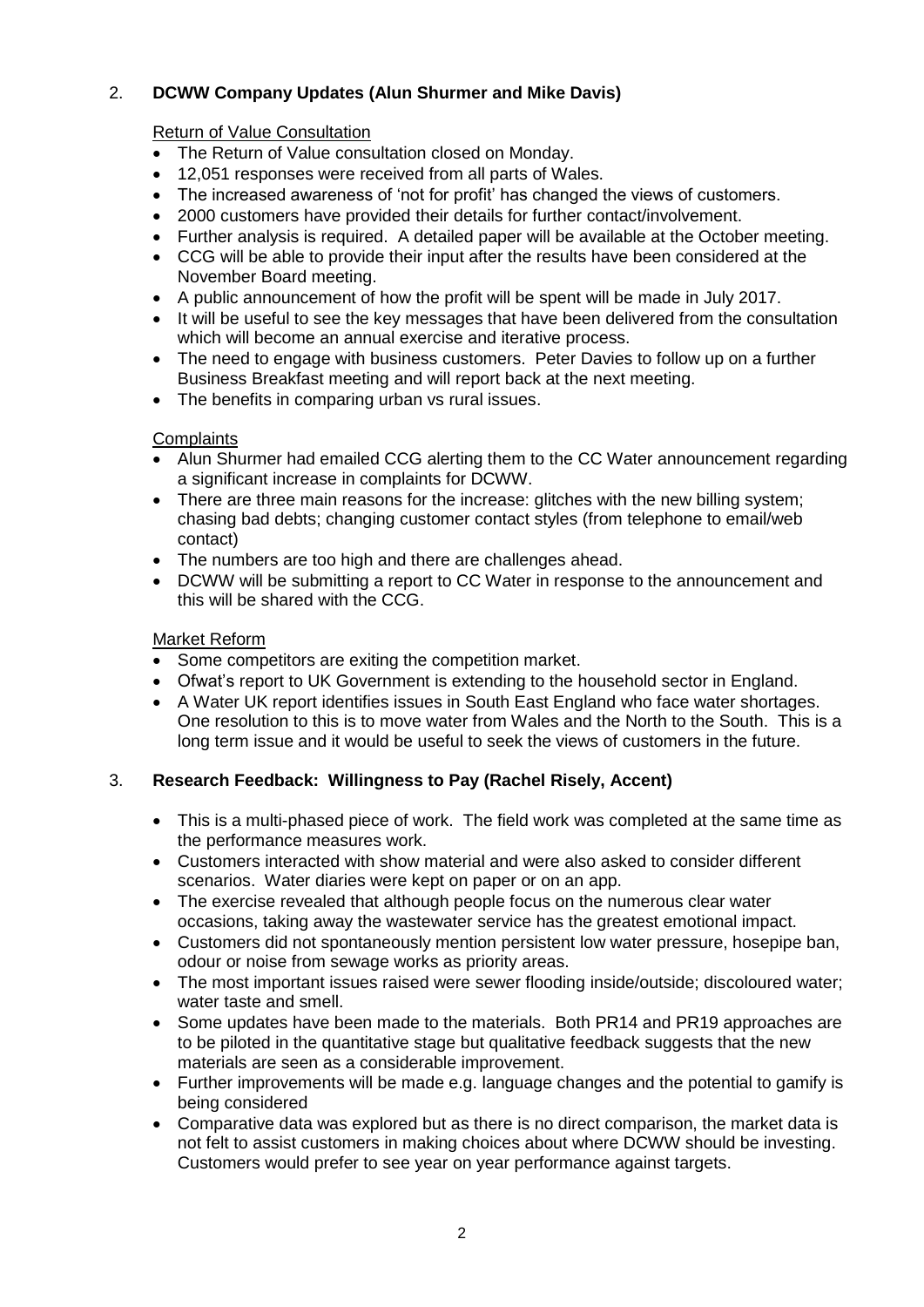- Next Steps
	- Final list of service measures and levels to be agreed.
	- Further input from CCG will be required week commencing  $14<sup>th</sup>$  or  $21<sup>st</sup>$  November for customer evaluation work.
	- PR14 involved a comparison across 17companies. It would be possible to do the same under PR19 but other organisations are most likely to look at DCWW as are slightly ahead. Comparisons can be made with the South West and North in terms of the coast and mountains etc.

#### 4. **Phase 1 Research Feedback – Presentations from Accent, Djs and Blue Marble**

#### Blue Marble – Customer Priorities

- *Mood*
	- o Overall, optimism is outweighed by concerns.
	- $\circ$  Low income groups and vulnerable customers paint a particularly bleak picture.
	- o The youngest group felt they had been dealt a bad hand.
	- o The empty nesters/retired group were the most optimistic.
	- o Implications for DCWW:
		- **Post-recession cost-consciousness prevails**
		- Need to demonstrate empathy for customers experiencing hardship.
- *Looking to the Future*
	- $\circ$  Customers raise issues that relate directly to wellbeing goals. However goals with more direct relevance to DCWW (resilience, global responsibility) are less immediate for customers.
	- $\circ$  There were common themes across all sessions. Awareness of a lot of issues is low e.g. metering.
- *Perceptions*
	- o Domestic customers have vague perceptions of DCWW and struggle to assess trustworthiness. Very few are aware of not-for-profit status.
	- $\circ$  Most non-domestic customers were unable to describe DCWW in terms of brand values or attributes.
	- $\circ$  SMEs tend to judge DCWW in relation to other utilities it is perceived as better at service delivery and value.
	- o Account managed customers have different expectations tend to judge in relation to other suppliers. It fares less well on softer, relationship attributes
	- o Implications for DCWW:
		- Customers have no choice of supplier and are unable to make comparisons
		- Bills differ between neighbours for domestic customers (often inexplicably)
- *Expectations*
	- $\circ$  Domestic customers recognise two future challenges for DCWW population growth and climate change
	- $\circ$  Non domestic customers expect DCWW to put customers first and act like a competitive supplier.
	- o Implications for DCWW:
		- Customers appreciate the need to invest in the future but question bill increases without clear justification
		- Additional investment will need strong communication to develop trust that is in the customers' best interests.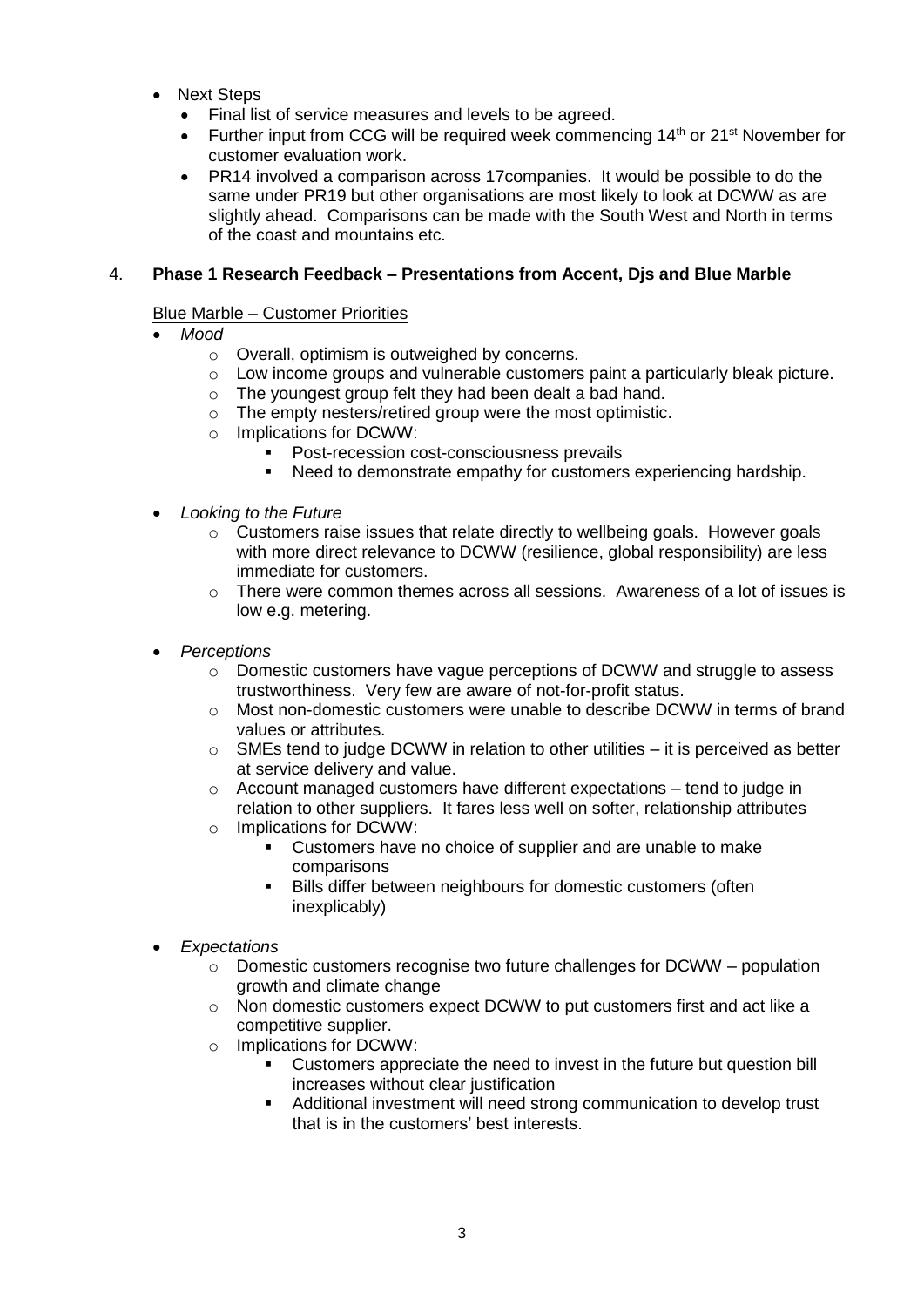Accent – Performance Measures

- Water is a low interest area.
- People struggle in a small company environment. The original 8 performance measures and underlying targets were felt to be too 'corporate'.
- Lack of relevance means that customers question why DCWW are focusing on 'performance' measures' in a non-competitive water world.
- Customers are looking for 'promises' to be optimistic, dynamic, believable and challenging.
- The new approach to customer promises was welcomed. However, issues with language, focus and underlying targets mean these need to evolve further.
- Next steps continue development of promises, measures and targets.
- There is the potential to reconvene respondents to test final set pre-Christmas (late November).

Dis - Resilience

- Focus group and in-depth interviews were held with household customers and businesses.
- Participants understood the terms "reliability" and "resilience" and whilst they weren't able to expand on these in great detail there was an understanding of what they mean.
- Participants were prompted with three different scenarios relating to water supply, water quality and sewer flooding.
- Sewer flooding was totally unacceptable to customers with water supply having the highest tolerance levels.
- The extent to which DCWW should be planning for extreme events was also investigated
	- o There was a general consensus from domestic customers that between a "once in a generation" flood to once in 200 years is what should be planned for
	- o There was a rough consensus form business customers to plan for 1 in 50 years.
	- $\circ$  Both groups felt water quality was something that should be constantly planned for.
- There wasn't a great deal of difference in vulnerable customers reactions to the different resilience scenarios compared to the wider group of participants. The differences were:
	- $\circ$  They were clear that they will need assistance in accessing water
	- o Delivering water both proactively and on-request are essential after they have made contact with customer services
	- o Planning for floods should be around a 1 in 50 year period.

# 5. **Phase 1 Research – DCWW Next Steps (Alun Shurmer)**

- Four distinct pieces of research have been conducted.
- DCWW have reviewed the research to identify commonalities and differences between the findings.
- A decision on including 5 or 6 measures will need to be made in the next few weeks.
- Immediate response
	- $\circ$  'soft' dimensions (values, customer focus) need to be developed to build Trust in Welsh Water – Trust surveys are ongoing
	- $\circ$  Low awareness of not for profit status Continued Not-For-Profit awareness raising through social media and 'Have your say' campaign
	- o Internal feedback to Commercial Business Team regarding feedback from SME's and Account Managed business'
	- o Measure satisfaction specifically amongst businesses against other utility providers for SMEs; and other key suppliers for Account managed
	- o Increase promotion of Vulnerable Customer services
	- o Ensure we're using clear and understandable language when referring to what water can or can't be used for when e. boil notices are served